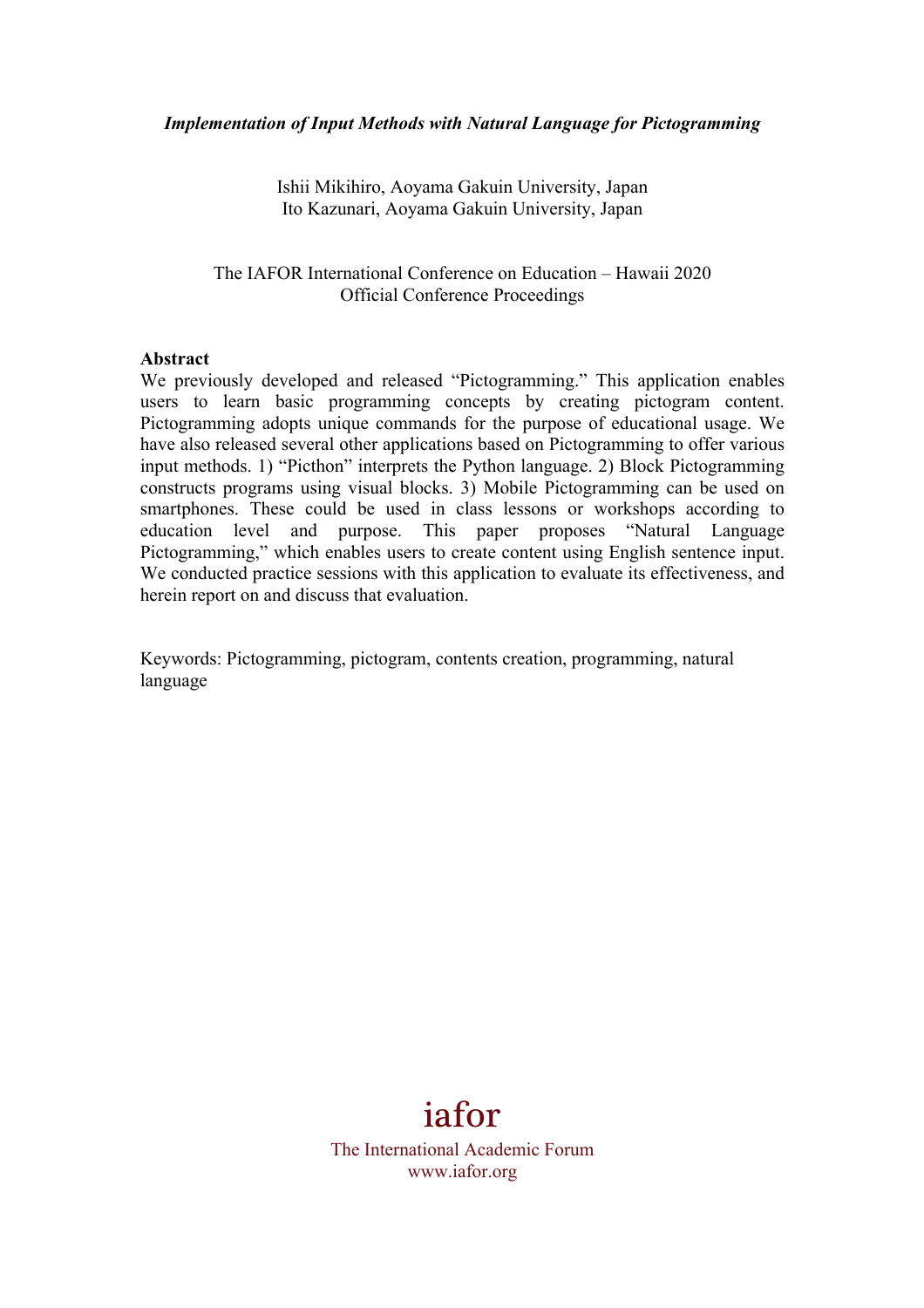### **1. Introduction**

A pictogram is a graphic symbol that is used to represent a semantic concept based on the meaning of its shape (Ota, 1993). There are many studies of pictograms in fields such as affective engineering (Ishii & Ito, 2019), education (Ito, 2018b), intercultural communication (Mori, Takasaki, & Ishida, 2009), and semiotics (Hassan, 2017) due to globalization and the rapid worldwide increase in tourism. This is because pictograms are used internationally for symbolic expression.

A pictogram is a graphic sign that should convey meaning reliably. Therefore, the International Organization for Standardization (ISO) mainly deliberates and designs international standards for pictograms, and the appendix for ISO 3864 provides guidelines for the depiction of a human-shaped pictogram (i.e., "human pictogram"). Regardless of a pictogram's standardization, many unique pictograms can be seen in cities. For that reason, the demand for generating pictograms has increased.

Our research group has been developing "Pictogramming" ("Pictogramming," 2017), which is a pictogram authoring tool. Pictogramming is based on two words: "pictogram" and "programming," and it is also used as a programming learning tool for beginners (Ito, 2018a).

Pictogramming has been used by many people from elementary school students to adults to learn programming and to create content in workshops and schools. Pictogramming uses a unique format for commands. We have also released several other applications based on Pictogramming to provide various input methods. 1) "Picthon" can interpret the Python language. 2) "Block Pictogramming" constructs a program with visual blocks. 3) "Mobile Pictogramming" can be used on smartphones. These can be used properly according to the school age and purpose when used in class lessons or workshops. In this paper, we call Pictogramming without an extension "standard Pictogramming."

We propose "Natural Language Pictogramming" in this paper. It allows users to input Pictogramming's command format with English sentence input. We conducted a practice session with 35 Japanese high school students to confirm the effect of Natural Language Pictogramming. In this paper, we summarize our proposal and discuss the results of the practice session.

### **2. Pictogramming**

### **2.1 Overview**

Pictogramming is a web application that is implemented using HTML5, CSS, and JavaScript. Therefore, Pictogramming is not only easy to access using a Web browser, but also easy to extend.

### **2.1.1 Screen structure**

Figure 1 is a screenshot of the Pictogramming when it is accessed through a PC browser.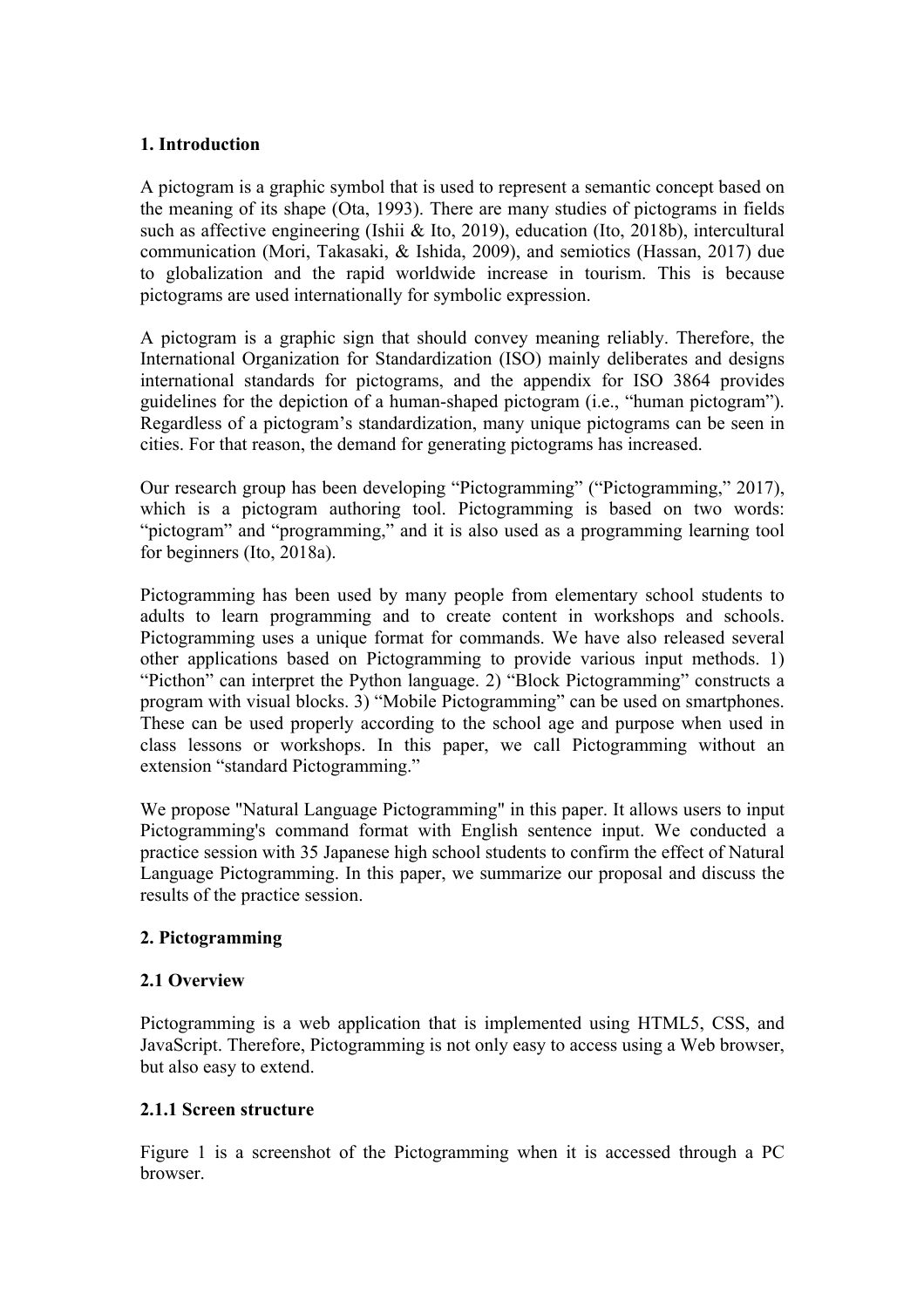Pictogramming is configured using three main areas. In Figure 1, area (A) is the human pictogram display panel, which displays a large human pictogram. Area (B) is the program code description area, and operations on the human pictogram are input and defined in this area. Area (C) is the list of buttons to input support commands, and the description of the program in the program code description area can be completed by clicking the buttons, which aims to reduce the burden of input. Pictogramming also has many buttons. Button (a) is used to run the program that is written in the program code description area. The program also runs when the return key is pressed if box (b) is unchecked. The program code can be saved when button (c) is pressed. The screen image of area (A) can be saved as a PNG image when button (d) is pressed. Animation content can be saved as GIF animation when button (e) is pressed. The saved filename is determined by the value in text field (f).



Figure 1: Screenshot of Pictogramming ←

### **2.1.2 Command format and content example**

Command input in the program code description area follows the format in Figure 2. "Opcode" means operation code. The opcode and arguments are separated by a space.

opcode arg1 arg2 ……

# Figure 2: Command format

Table 1 shows the commands that are mainly used when creating content. By combining the commands in Table 1, pictogram animation content, pictogram graphics content, and combined animation and graphics content as shown in Figure 3 can be created. Pictogram animation content are works that express change in a human pictogram's movement using mainly R, RW, M, and MW commands, and pictogram graphic content are works that show the movement path of a human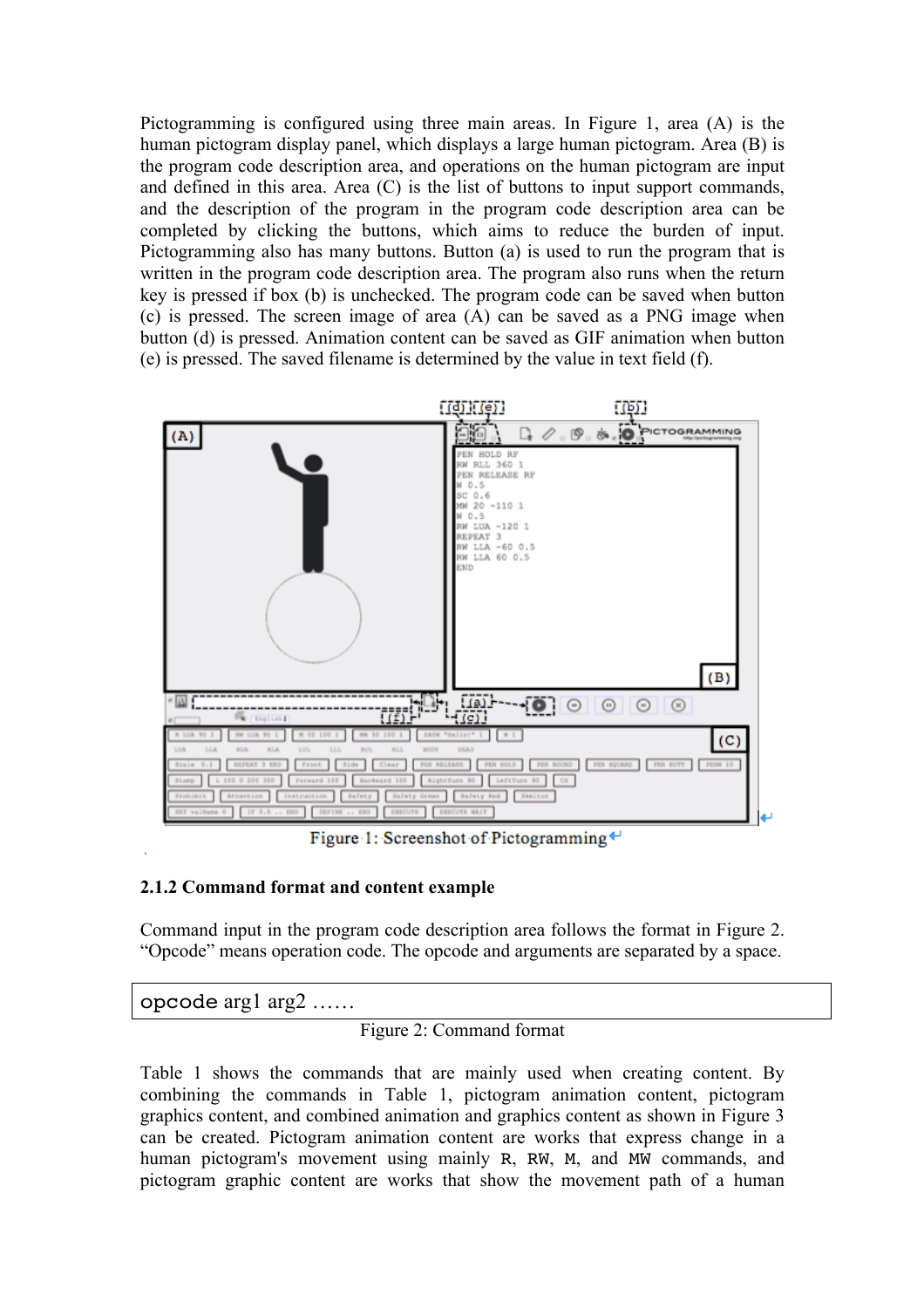pictogram by mainly using the PEN, and L command. Figure 4 shows sample code that can create content with combined animation and graphics, shown on the right side of Figure 3. Also, a safety sign can be created using the six commands shown from line 16 (P command) to the last line (SR command) in Table 1. Figure 5 shows examples for each mode.

| Command format             | Process                                                                                        |  |  |  |  |
|----------------------------|------------------------------------------------------------------------------------------------|--|--|--|--|
| R<br>arg1<br>arg2          | Rotate arg1, a part of the body, arg2 degrees counterclockwise                                 |  |  |  |  |
| $(\arg 3)$                 | over arg3 seconds. If arg3 is omitted, arg3 is treated as "0".                                 |  |  |  |  |
|                            | Rotate arg1, a part of the body, arg2 degrees counterclockwise                                 |  |  |  |  |
| ${\rm RW}$<br>argl<br>arg2 | over $arg3$ seconds. The next command is not executed until the                                |  |  |  |  |
| $(\arg 3)$                 | movement is complete. If arg3 is omitted, arg3 is treated                                      |  |  |  |  |
|                            | as "0".                                                                                        |  |  |  |  |
|                            | Move arg1 pixels in an X-axis positive direction and arg2 pixels                               |  |  |  |  |
| М<br>arql<br>arg2          | in a Y-axis positive direction with linear uninform motion over                                |  |  |  |  |
| $(\arg 3)$                 | arg3 seconds. If arg3 is omitted, arg3 is treated as "0".                                      |  |  |  |  |
|                            | Move $\arg 1$ pixels in an X-axis positive direction and $\arg 2$ pixels                       |  |  |  |  |
|                            | in a Y-axis positive direction with linear uninform motion over                                |  |  |  |  |
| MW<br>arg2<br>argl         | arg3 seconds. The next command is not executed until the                                       |  |  |  |  |
| $(\arg 3)$                 | movement is complete. If arg3 is omitted, arg3 is treated                                      |  |  |  |  |
|                            | as "0".                                                                                        |  |  |  |  |
|                            | Wait arg1 seconds. The next command is not executed until the                                  |  |  |  |  |
| W arg1                     | wait is complete.                                                                              |  |  |  |  |
|                            | Release pen if arg1 is "RELEASE." Hold pen if arg1 is                                          |  |  |  |  |
|                            | "HOLD." A part of body can be set as $\frac{\text{arg2}}{\text{log 2}}$ to set the location of |  |  |  |  |
| PEN arg1 (arg2)            | releasing or holding the pen only if arg1 is "RELEASE" or                                      |  |  |  |  |
|                            | "HOLD". If <u>arg2</u> is omitted, it is considered to be set to "BODY".                       |  |  |  |  |
| PENW arg1                  | Set width of pen to $arg1$ . (Initial state is "1.")                                           |  |  |  |  |
| Г<br>arg1<br>arg2          | Draw line from coordinate $(\text{arg1}, \text{arg2})$ to coordinate $(\text{arg3},$           |  |  |  |  |
| arg3 arg4                  | $arg4$ ).                                                                                      |  |  |  |  |
| REPEAT arg1                | Execute until END command arg1 times.                                                          |  |  |  |  |
| <b>END</b>                 | End of REPEAT statement block.                                                                 |  |  |  |  |
| SC arg1                    | Change scale to $arg1$ time(s) from current size.                                              |  |  |  |  |
|                            | Switch the human pictogram to the front direction. (Initial state is                           |  |  |  |  |
| FD                         | front direction.)                                                                              |  |  |  |  |
| SD                         | Switch the human pictogram to the side direction.                                              |  |  |  |  |
|                            | Change to skeleton mode if current mode is not Skeleton mode.                                  |  |  |  |  |
| SK                         | Change to normal mode if current mode is Skeleton mode.                                        |  |  |  |  |
| Ρ                          | Change to prohibit mode.                                                                       |  |  |  |  |
| А                          | Change to attention mode.                                                                      |  |  |  |  |
| I                          | Change to instruction mode.                                                                    |  |  |  |  |
| S                          | Change to safety mode.                                                                         |  |  |  |  |
| SG                         | Change to safety green mode.                                                                   |  |  |  |  |
| SR                         | Change to safety red mode.                                                                     |  |  |  |  |

Table 1: Main commands used to create content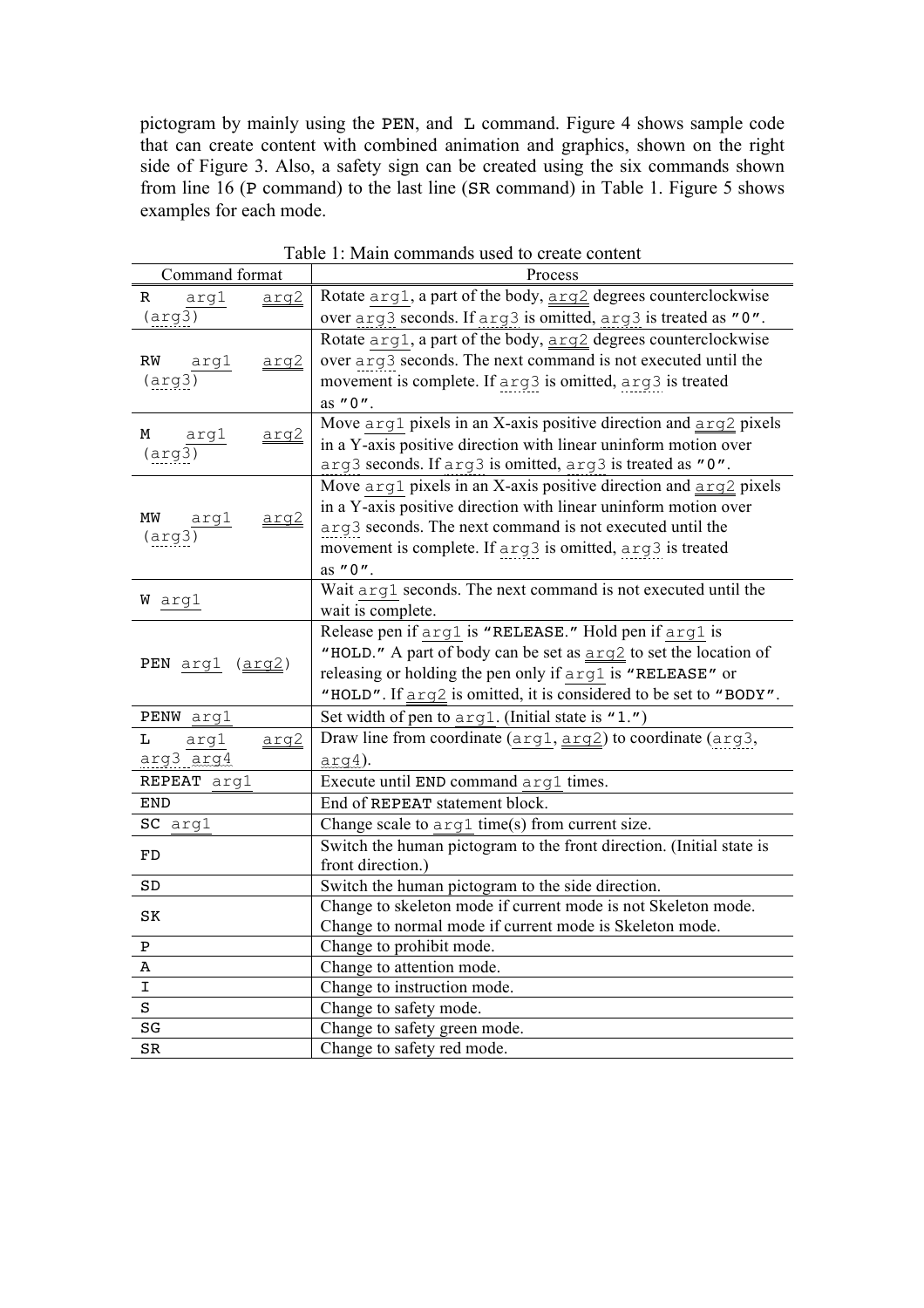

 Figure 3: Pictogram animation content (left side), pictogram graphics content (center), and combined animation and graphics content (right side)

| 01 | SK                                                                                                                                                                                                                                                                                                                                         |
|----|--------------------------------------------------------------------------------------------------------------------------------------------------------------------------------------------------------------------------------------------------------------------------------------------------------------------------------------------|
| 02 | $MW - 300 - 2500$ .                                                                                                                                                                                                                                                                                                                        |
| 03 | PEN HOLD                                                                                                                                                                                                                                                                                                                                   |
| 04 | 0,600,0.5<br>МW                                                                                                                                                                                                                                                                                                                            |
| 05 | MW 600 0 0.5                                                                                                                                                                                                                                                                                                                               |
| 06 | REPEAT 12                                                                                                                                                                                                                                                                                                                                  |
| 07 | MW 0 -50 0.2                                                                                                                                                                                                                                                                                                                               |
| 08 | MW -50 0<br>0.2                                                                                                                                                                                                                                                                                                                            |
| 09 | <b>END</b>                                                                                                                                                                                                                                                                                                                                 |
| 10 | PEN RELEASE                                                                                                                                                                                                                                                                                                                                |
| 11 | İ<br>SC <sub>0.5</sub>                                                                                                                                                                                                                                                                                                                     |
| 12 | MW 430 240 0.5                                                                                                                                                                                                                                                                                                                             |
| 13 | l<br>SK                                                                                                                                                                                                                                                                                                                                    |
| 14 | İ<br>R LC -85 0.6                                                                                                                                                                                                                                                                                                                          |
| 15 | $\begin{bmatrix} 1 & 0 & 0 & 0 \\ 0 & 0 & 0 & 0 \\ 0 & 0 & 0 & 0 \\ 0 & 0 & 0 & 0 \\ 0 & 0 & 0 & 0 \\ 0 & 0 & 0 & 0 & 0 \\ 0 & 0 & 0 & 0 & 0 \\ 0 & 0 & 0 & 0 & 0 \\ 0 & 0 & 0 & 0 & 0 & 0 \\ 0 & 0 & 0 & 0 & 0 & 0 \\ 0 & 0 & 0 & 0 & 0 & 0 \\ 0 & 0 & 0 & 0 & 0 & 0 & 0 \\ 0 & 0 & 0 & 0 & 0 & 0 & 0 \\ 0 & 0 & 0 & 0 & $<br>R LK 90 0.6 |
| 16 | i<br>Samud Sa<br>$LS -600.6$<br>$\mathbb{R}$                                                                                                                                                                                                                                                                                               |
| 17 | RS 60 0.6<br>$\mathbb{R}$                                                                                                                                                                                                                                                                                                                  |
| 18 | $-60$ 0.6<br>R<br>RE                                                                                                                                                                                                                                                                                                                       |

Figure 4: Code for the right side of Figure 3



Next, the names of the parts that are used in the commands for the human pictogram are described. The movement decisions and the status of the human pictogram are determined by designating body parts or joints. The left and right sides of Figure 6 show the names of the body parts for a human pictogram facing front. The left and right sides of Figure 7 show the names of body parts for a human pictogram facing to the side.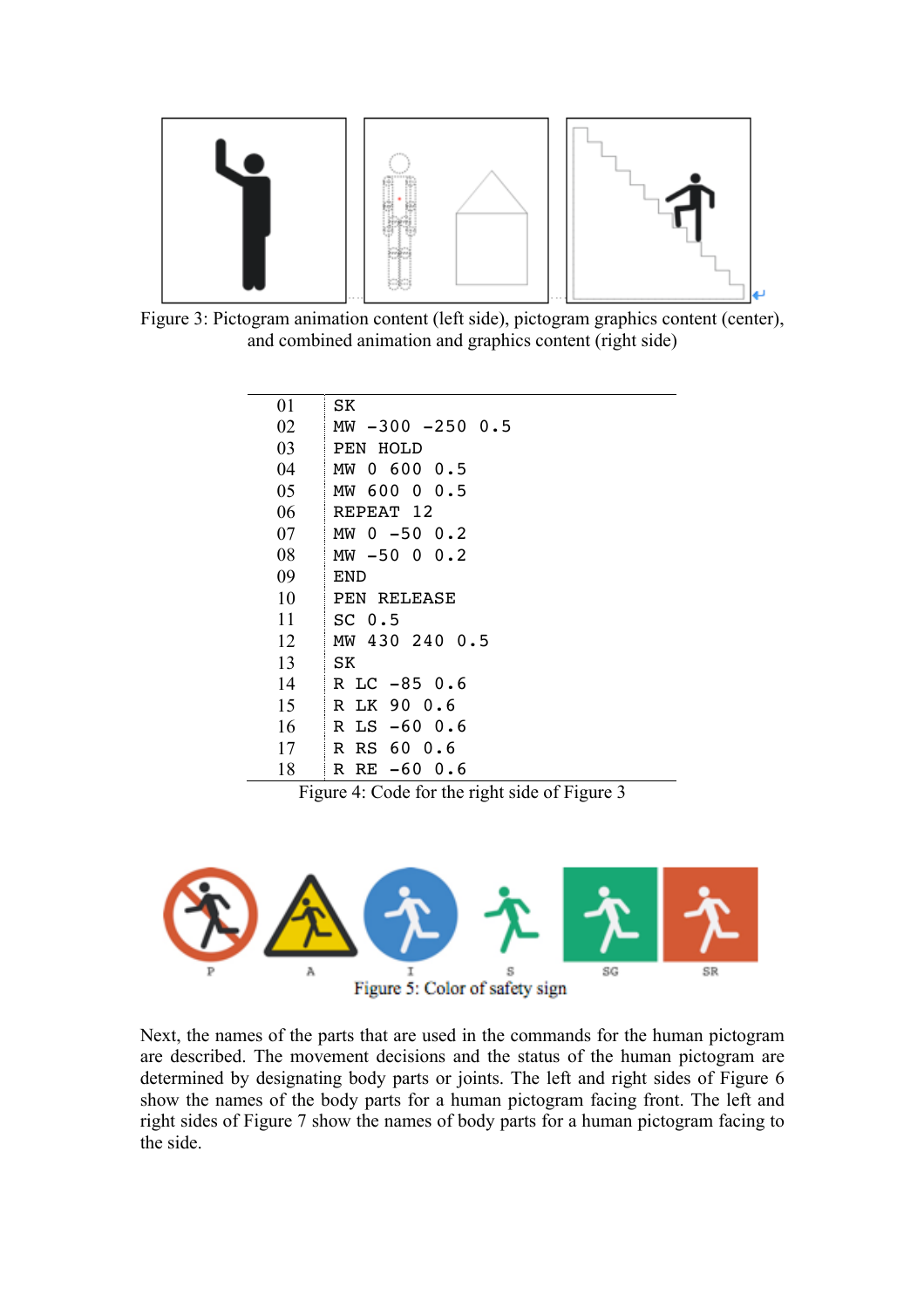

Figure 6: Names of body parts and joints (front direction) $\leftrightarrow$ 



Figure 7: Names of body parts and joints (side direction)

# **2.2 Pictogramming series**

We have developed extensive applications. To distinguish between applications, we named this application "standard Pictogramming," as mentioned in Section 2.1.

# **2.2.1 Picthon**

Picthon (Ito Lab., 2019a) is a version of Pictogramming, in which content using a human pictogram can be created in Python. Figure 8 shows a screenshot of Picthon.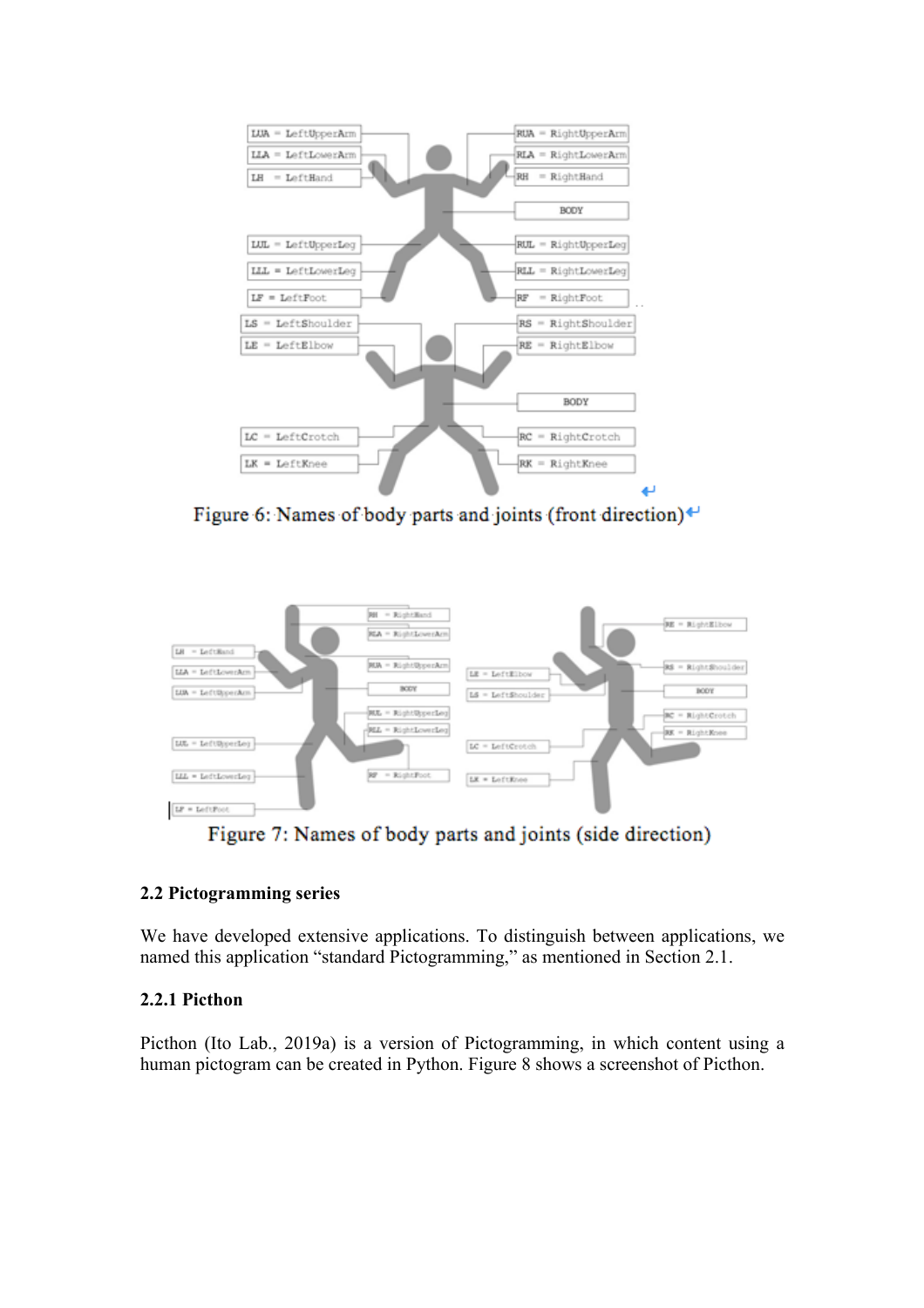

Figure 8: Screenshot of Picthon

The interface is almost the same as the standard Pictogramming, and the placement of the three main areas (Figure 8  $(A)$ ,  $(B)$ , and  $(C)$ ) is the same as in the standard Pictogramming. The only difference between Picthon and the standard Pictogramming is that the codes written in the program description area (Figure 8 (B)) are written in Python. Naturally, the text string that is input by clicking on the buttons for supporting command input is a Python program string. Figure 9 shows an example of a program in Picthon.

| 01 | pic.SK()              |
|----|-----------------------|
| 02 | pic.PEN HOLD("LLA")   |
| 03 | for $i$ in range(2):  |
| 04 | pic.R("LUA", 30)      |
| 05 | pic.RW("LLA", 120)    |
| 06 | pic.R("LUA", 150)     |
| 07 | $pic.RW("LLA", -120)$ |

Figure 9: Sample code for Picthon

### **2.2.2 Block Pictogramming**

Block Pictogramming ("Block Pictogramming," 2019b) is a block-type visual programming version for Pictogramming. Figure 10 is a screenshot of Block Pictogramming. The interface is almost the same as standard Pictogramming, and two out of the three main areas (Figure 10 (A) and (B)) shown are the same as in standard Pictogramming. In addition, Area (B) is a drawing by Google Blockly. Google Blockly is a library to help develop block typed programming language (Google Developers, n.d.). It is open-source product, therefore lots of research projects which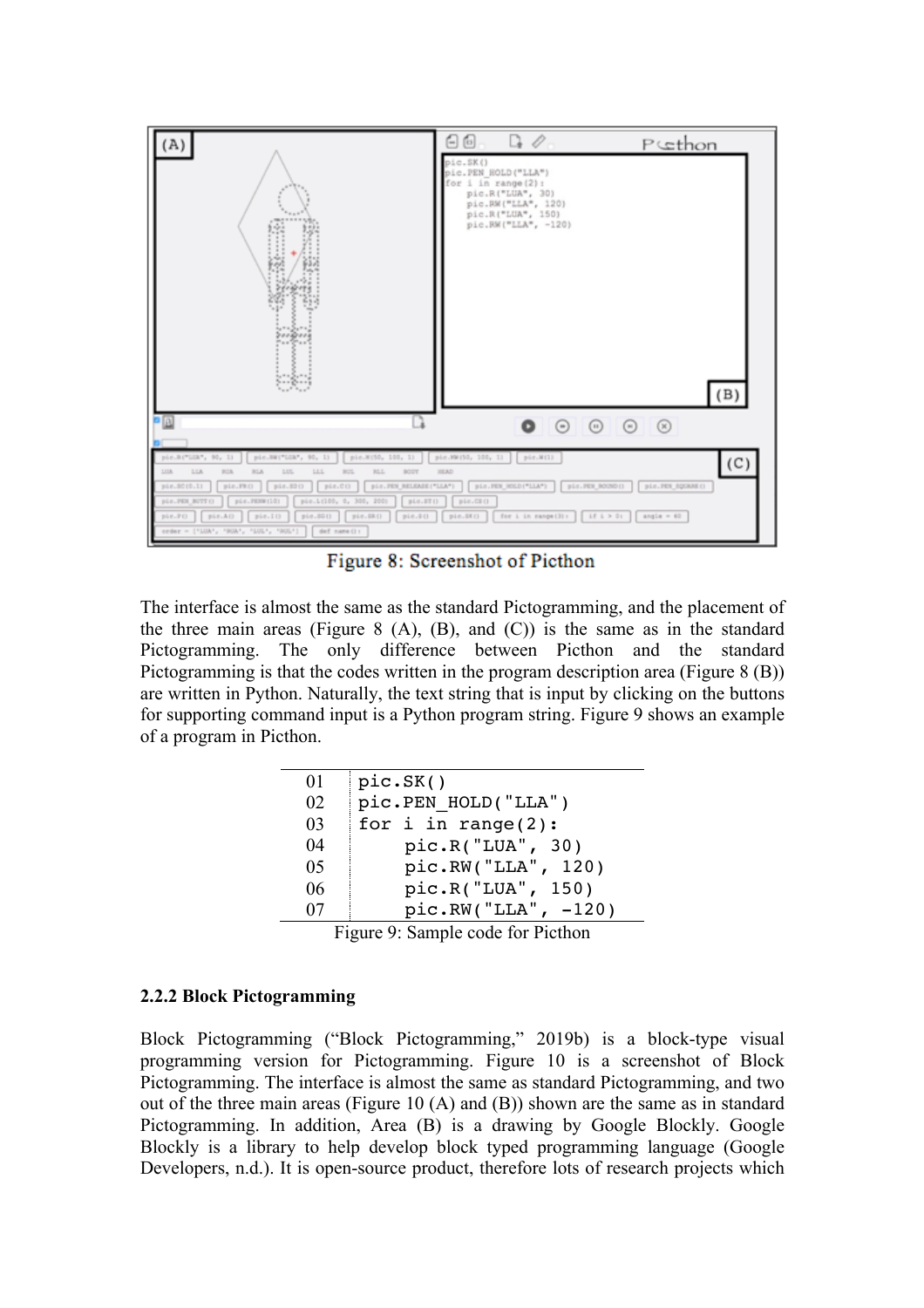uses Blockly has been reported (Marron, Weiss, & Wiener, 2012). There is no Area (C)–the list of buttons for supporting command input—because the blocks play the same role as the buttons, and the commands are input by selecting a block from Area (B'), which is the list of blocks. The difference from standard Pictogramming is that the program is constructed using blocks. Figure 11 shows an example of a program string in Block Pictogramming.



Figure 10: Screenshot for Block Pictogramming



Figure 11: Sample code for Block Pictogramming

### **2.2.3 Mobile Pictogramming**

Mobile Pictogramming ("Mobile Pictogramming," 2018) is smartphone version of Pictogramming. It is easy to adapt to a smartphone because it is web application implemented with HTML5, CSS, and JavaScript (Ito, 2019). On the left side of Figure 12 is a screenshot of the Mobile Pictogramming application from a browser on an iOS device. However, the three main areas  $((A)$ : the human pictogram display panel;  $(B)$ : the program code description area; and (C): the list of buttons for supporting commands input) are arranged vertically due to the differences in the interface and display area from a PC (see the right side of Figure 12).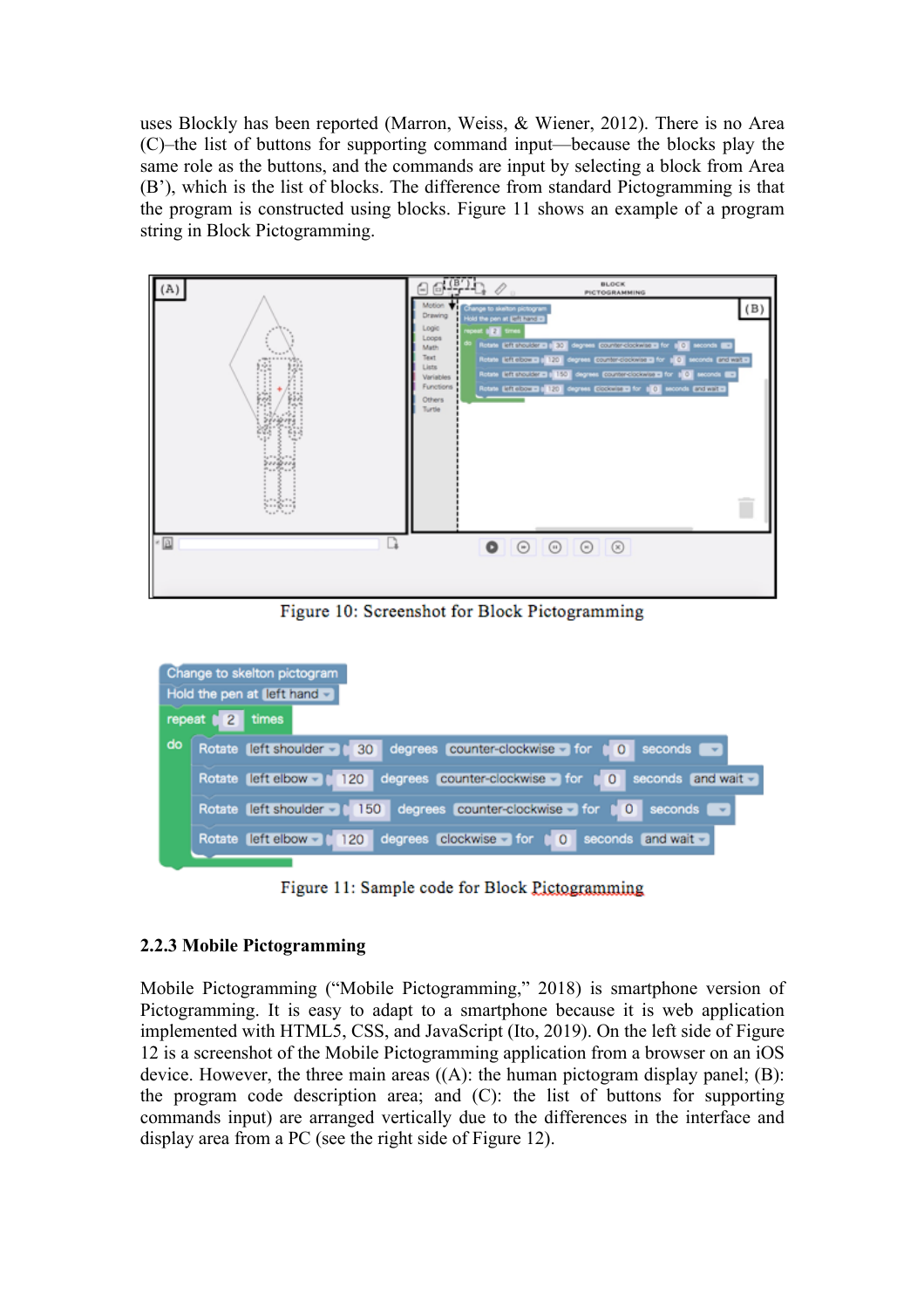

Figure 12: Screenshot of Mobile Pictogramming

The screen layout is optimized for a smartphone, but all commands that are shown in Table 1 of Section 2.1.2 can be used. Of course, the content can be saved as text, PNG image, and as GIF animation in the same way as with standard Pictogramming.

# **3. Natural Language Pictogramming**

# **3.1 Screen structure**

Figure 13 is a screenshot of Natural Language Pictogramming using a PC browser. The interface is almost the same as standard Pictogramming.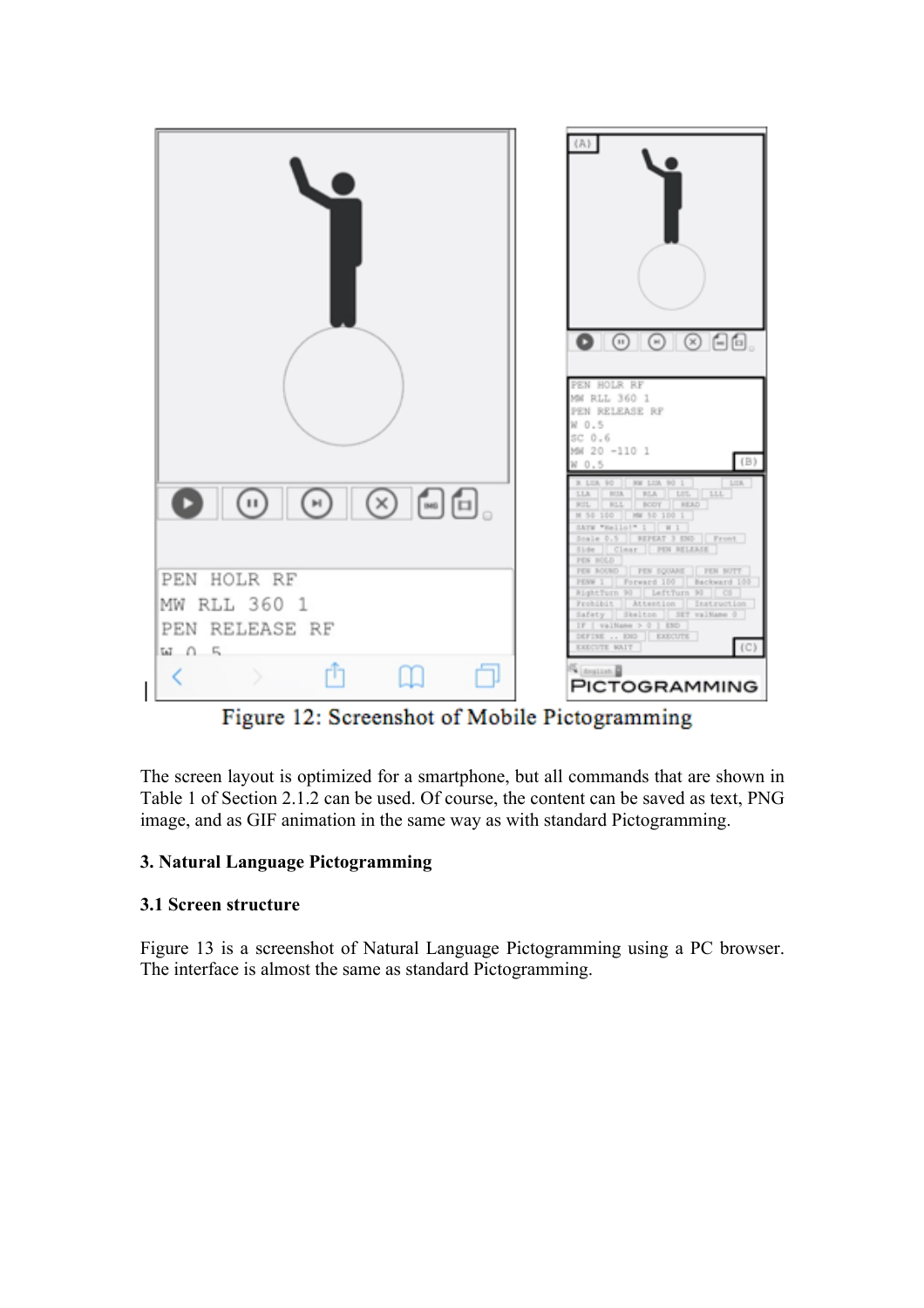|                                                                                                                                         | $\Box$ $\Box$ , $\Box$ , $\oslash$ , $\otimes$ , $\otimes$ , $\Box$ , NITURALLANGUNGI                                                                                                                                                                                                                                                                                                                                                                          |  |  |  |  |  |
|-----------------------------------------------------------------------------------------------------------------------------------------|----------------------------------------------------------------------------------------------------------------------------------------------------------------------------------------------------------------------------------------------------------------------------------------------------------------------------------------------------------------------------------------------------------------------------------------------------------------|--|--|--|--|--|
|                                                                                                                                         | Hold a pen at right foot.<br>Rotate right lower leg 360 degrees in 1 second and<br>wait.<br>Release a pen at right foot.<br>Change scale to 0.6 times.<br>Move 20 rightward and 110 upward in 1 second and<br>wait.<br>Wait in 0.5 second.<br>Rotate left upper arm-120 degree in 1 second and<br>wait.<br>Repeat<br>[Rotate left lower arm -60 degrees in 0.5 second and<br>wait.<br>Rotate left lower arm 60 degrees in 0.5 second and<br>wait.)<br>3 times. |  |  |  |  |  |
| - [1]                                                                                                                                   | $\begin{array}{c} \circ \\ \circ \\ \circ \end{array}$                                                                                                                                                                                                                                                                                                                                                                                                         |  |  |  |  |  |
| Se gralish Sentence:                                                                                                                    |                                                                                                                                                                                                                                                                                                                                                                                                                                                                |  |  |  |  |  |
| Rotate left shoulder 90 degrees in 1 second.                                                                                            | Rotate left shoulder 90 degrees in 1 second and wait.                                                                                                                                                                                                                                                                                                                                                                                                          |  |  |  |  |  |
| shoulder<br>elbow<br>crotch<br>body ]<br>knee                                                                                           |                                                                                                                                                                                                                                                                                                                                                                                                                                                                |  |  |  |  |  |
| Move 50 rightward and 100 downward in 1 second.                                                                                         | Move 50 rightward and 100 downward in 1 second and wait.                                                                                                                                                                                                                                                                                                                                                                                                       |  |  |  |  |  |
| leftward rightward<br>downward I<br>upward                                                                                              |                                                                                                                                                                                                                                                                                                                                                                                                                                                                |  |  |  |  |  |
| Release a pen at left hand. [ left hand - right hand - left foot - right foot ]<br>Hold a pen at left hand.                             |                                                                                                                                                                                                                                                                                                                                                                                                                                                                |  |  |  |  |  |
| Switch to the front direction. Switch to the aide direction.<br>Set width of pan to 10.<br>Change to skelton mode.<br>Wait in 1 second. |                                                                                                                                                                                                                                                                                                                                                                                                                                                                |  |  |  |  |  |
| Repeat [ ] 3 times.<br>Change scale to 0.1 times.                                                                                       |                                                                                                                                                                                                                                                                                                                                                                                                                                                                |  |  |  |  |  |
| Draw line from (100, 0) to (200, 300). Show prohibition mark.                                                                           | Show attention mark.<br>Show instruction mark.<br>Change to safety color.                                                                                                                                                                                                                                                                                                                                                                                      |  |  |  |  |  |
| Show safety green mark.<br>Show safety red mark.                                                                                        |                                                                                                                                                                                                                                                                                                                                                                                                                                                                |  |  |  |  |  |

Figure 13: Screenshot of Natural Language Pictogramming

### **3.2 Example of command input**

Natural Language Pictogramming supports input using natural sentences for all the commands in Table 1 in Section 2.1.2. Table 2 shows the command format in Natural Language Pictogramming. The buttons for the supporting command input show an example sentence using the command format in Table 2. Figure 14 shows the display with the buttons for supporting command input. The end of a command is expressed by adding a "." (period) on the termination of the command, as shown in Table 2, or by inserting "return" on the termination of the command. Both "." and the "return" are available.

| 綏<br>English Sentence #                                          | $\sim$                                                                                     |
|------------------------------------------------------------------|--------------------------------------------------------------------------------------------|
| Rotate left shoulder 90 degrees in 1 second.                     | Rotate left shoulder 90 degrees in 1 second and wait.                                      |
| elbow<br>body<br>shoulder<br>crotch<br>knee                      |                                                                                            |
| Move 50 rightward and 100 downward in 1 second.                  | Move 50 rightward and 100 downward in 1 second and wait.                                   |
| downward  <br>leftward<br>rightward<br>upward                    |                                                                                            |
| Release a pen at left hand.<br>Hold a pen at left hand.          | left hand<br>right hand<br>right foot<br>left foot                                         |
| Wait in 1 second.<br>Change to skelton mode.                     | Set width of pen to 10.<br>Switch to the front direction.<br>Switch to the side direction. |
| Repeat [ ] 3 times.<br>Change scale to 0.1 times.                |                                                                                            |
| Draw line from (100, 0) to (200, 300).<br>Show prohibition mark. | Show attention mark.<br>Show instruction mark.<br>Change to safety color.                  |
| Show safety green mark.<br>Show safety red mark.                 |                                                                                            |

Figure 14: Buttons for supporting command input in Natural Language Pictogramming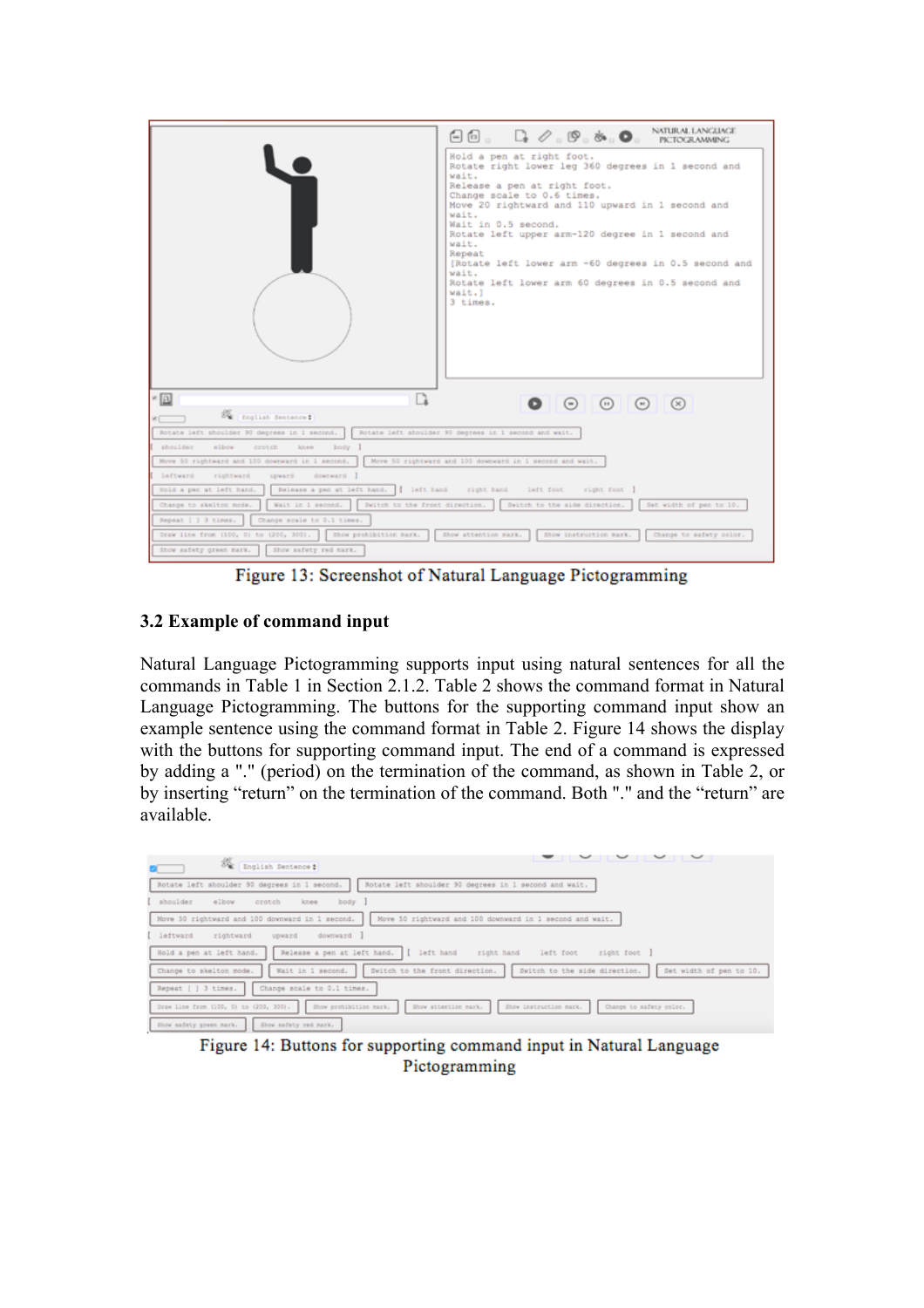| Commands format<br>in standard Pictogramming | Input way in Natural Language Pictogramming             |  |  |  |  |  |
|----------------------------------------------|---------------------------------------------------------|--|--|--|--|--|
| R arg1 arg2 (arg3)                           | Rotate arg1 arg2 degrees in arg3<br>seconds.            |  |  |  |  |  |
| RW<br>arg1 <u>arg2</u>                       | Rotate arg1 arg2 degrees in arg3                        |  |  |  |  |  |
| $(\text{arg3})$                              | seconds and wait.                                       |  |  |  |  |  |
| M arg1 arg2 (arg3)                           | Move arg1 leftward and arg2 downward<br>in arg3 second. |  |  |  |  |  |
| MW arg1<br><u>arg2</u>                       | Move argl leftward and arg2 downward                    |  |  |  |  |  |
| $(\text{arg3})$                              | in arg3 seconds and wait.                               |  |  |  |  |  |
| W arg1                                       | Wait in arg1 seconds.                                   |  |  |  |  |  |
| PEN arg1 (arg2)                              | arg1 a pen at arg2.                                     |  |  |  |  |  |
| PENW arg1                                    | Change scale to arg1 times.                             |  |  |  |  |  |
| L arg1 arg2 arg3                             | Draw line from (arg1, arg2) to (arg3,                   |  |  |  |  |  |
| arg4                                         | $arg4$ ).                                               |  |  |  |  |  |
| REPEAT arg1                                  | Repeat                                                  |  |  |  |  |  |
| The<br>command                               | [The command repeated]                                  |  |  |  |  |  |
| repeated                                     | arg1 times.                                             |  |  |  |  |  |
| <b>END</b>                                   |                                                         |  |  |  |  |  |
| SC arg1                                      | Change scale to arg1 times.                             |  |  |  |  |  |
| FD                                           | Switch to the front direction.                          |  |  |  |  |  |
| SD                                           | Switch to the side direction.                           |  |  |  |  |  |
| SK                                           | Change to skeleton mode.                                |  |  |  |  |  |
| ${\bf P}$                                    | Show prohibition mark.                                  |  |  |  |  |  |
| A                                            | Show attention mark.                                    |  |  |  |  |  |
| $\overline{1}$                               | Show instruction mark.                                  |  |  |  |  |  |
| S                                            | Change to safety color.                                 |  |  |  |  |  |
| SG                                           | Show safety green mark.                                 |  |  |  |  |  |
| <b>SR</b>                                    | Show safety red mark.                                   |  |  |  |  |  |

Table 2: Command input format using natural sentences

Various movements in human pictograms can be constructed using the buttons for supporting command input shown in Figure 14 because the buttons in Natural Language Pictogramming show the unit such as second and degree. For instance, when a user who cannot understand the command format in standard Pictogramming thinks "I want to make human pictogram move 50 pixels leftward and 10 pixels upward in 1 second," the person can input command by referring the button "Move 50 leftward and 100 downward in 1 second."

Natural Language Pictogramming also supports an input format other than the display of the buttons for supporting command input. For instance, word order, and another expression that is different from those of the buttons for supporting command input are available as input formats. Table 3 shows an example of some input formats that is different from the buttons for supporting command input, so other word orders and expressions are also available.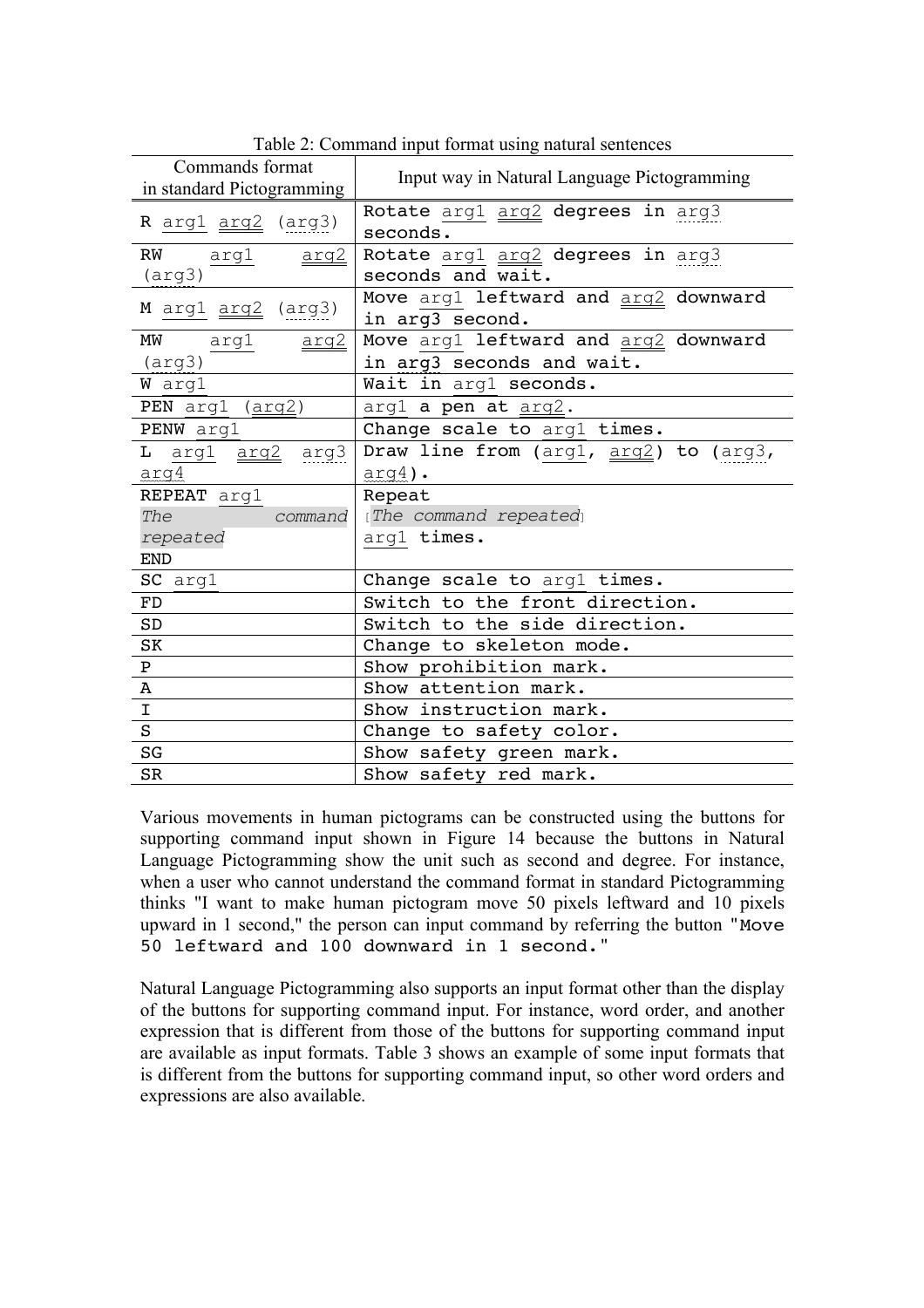| The display buttons for                                       | Input examples other that the display buttons for                                                                                           |  |  |  |  |  |
|---------------------------------------------------------------|---------------------------------------------------------------------------------------------------------------------------------------------|--|--|--|--|--|
| support command input                                         | supporting command input                                                                                                                    |  |  |  |  |  |
| Rotate left upper<br>arm 90 degrees in 1<br>second.           | · Rotate left shoulder 90 degrees to<br>clockwise in 1 second.<br>Rotate left upper arm -90 degrees<br>to anticlockwise in 1 second.        |  |  |  |  |  |
| Rotate left upper<br>arm 90 degrees in 1<br>second and wait.  | Rotate left shoulder 90 degrees to<br>clockwise in 1 second and wait.<br>Rotate left upper arm -90 degrees<br>to anticlockwise in 1 second. |  |  |  |  |  |
| Move 50 leftward<br>and 100 downward in<br>1 second.          | Move 100 downward and 50 leftward<br>in 1 second.<br>· Move -50 rightward and -100 upward<br>in 1 second.                                   |  |  |  |  |  |
| Move 50 leftward<br>and 100 downward in<br>1 second and wait. | Move 100 downward and 50 leftward<br>$\bullet$<br>in 1 second and wait.<br>Move -50 rightward and -100 upward<br>in 1 second and wait.      |  |  |  |  |  |
| Wait in 1 second.                                             | Wait for 1 second.<br>Wait 1 second.                                                                                                        |  |  |  |  |  |

Table 3: Input examples using natural sentences

### **3.3 The processing procedure**

The input sentences are converted to the command format in Table 1 of Section 2.1.2 and are executed. The summary of the conversion procedure is presented from «Step 1» to «Step 5».

«Step 1» The text strings that were input are separated by periods to divide the text strings into sentences. The conversion is done per sentence.

«Step 2» The words for operation code, unit (degree, second, and so on), and digit (value of second, value od degree, and so on) are extracted from the sentences that were input. The words for unit, number, and their locations are also identified.

«Step 3» The sentence that was input is converted to the command format of standard Pictogramming based on the results of «Step 2».

«Step 4» In case of the REPEAT command, the conversion in «Step 3» is not done correctly because REPEAT commands are input using "[ ]" (brackets). Therefore, the locations of the brackets are identified. Based on the locations, the word order could be switched.

«Step 5» The commands are run based on the results until «Step 4» is reached.

### **3.4 Overview of the practice**

### **3.4.1 Purpose**

The practice was carried out to survey whether it was easy to use the input in Natural Language Pictogramming. Participants created real content by using the implementation that was released. Then, we asked them to answer the questionnaire.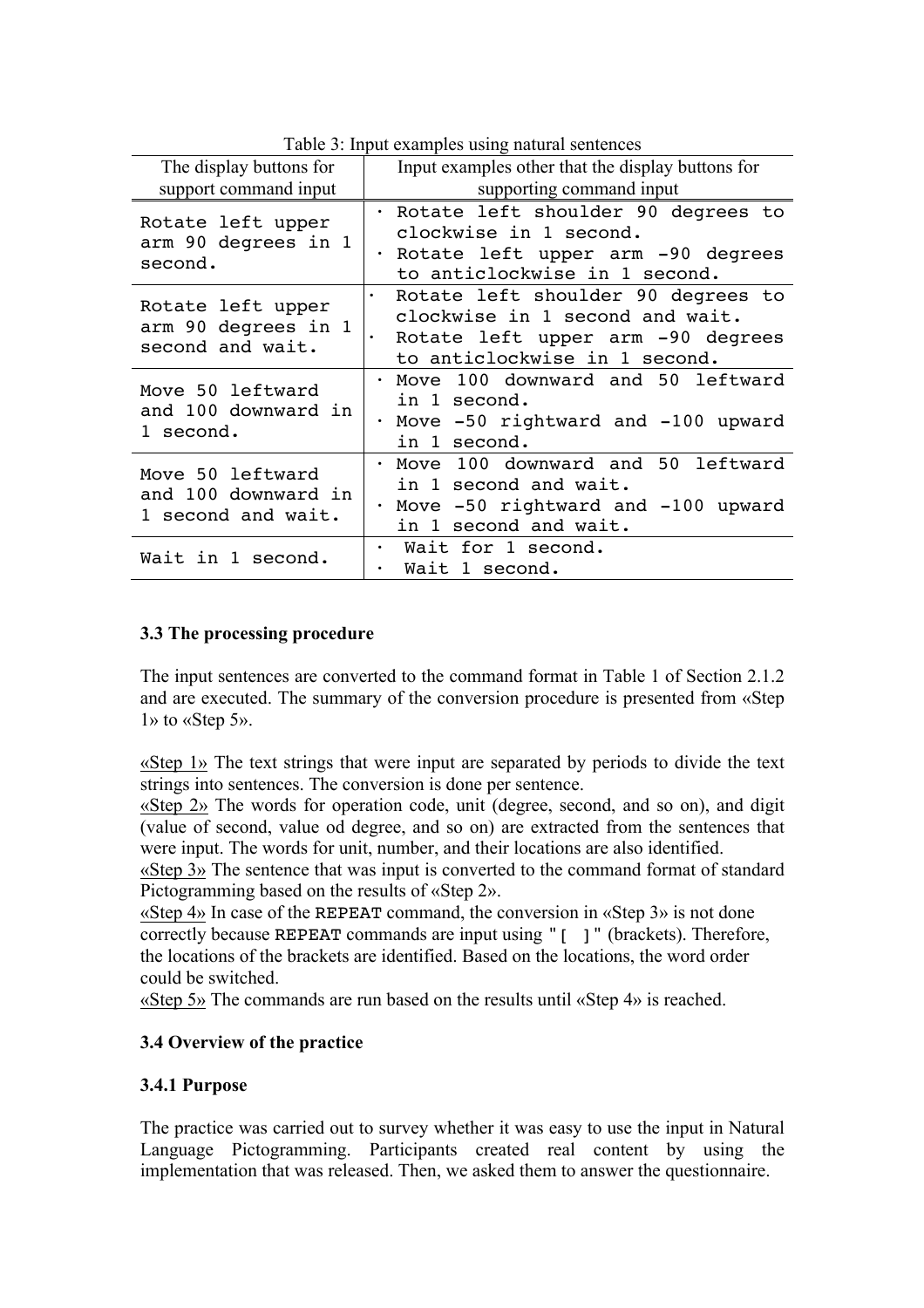### **3.4.2 The participants**

The practice involved 35 fourth-grade students from Kobe University Secondary School (equivalent to the first grade of senior high school). The participants had learned standard Pictogramming in the year 2018 and learned Picthon in November 2019. The practice was done on November 25 (Monday) in a classroom. All lessons were 50 minutes long.

In addition, the practice only allowed the participants to use basic commands for pictogram content creation because we wanted to evaluate the ease of use solely for sentence input. Therefore, the practice did not allow the participants to use the L command or to allow them to create complex content.

### **3.4.3 Procedure**

Table 4 shows a summary of the practice procedure. In the "Content" column in Table 4, the contents which was done in the class is ordered in time. In the practice, the handout was used. The handout gave three exercises to the participants. The code as first exercise is shown in Figure 15, and second exercise is shown in Figure 16. The participants make free contents as third exercise.

| Table 4: Timetable of the lesson |  |  |
|----------------------------------|--|--|
|----------------------------------|--|--|

| Content                                                                             |    |
|-------------------------------------------------------------------------------------|----|
|                                                                                     |    |
| • Startup computers, and guide to web page                                          |    |
| • Explain the summary for Natural Language Pictogramming                            |    |
| • Distribute handouts                                                               |    |
| · Explain application overview by using the buttons for supporting<br>command input |    |
| • Practice to make programs shown in the handout                                    | 30 |
| Answer the questionnaire                                                            |    |

```
_{01} Rotate left upper arm -120 degrees in 0.8
   second and wait.
02 Repeat
03 [Rotate left lower arm -60 degrees in 0.4
   second and wait.
04 Rotate left lower arm 60 degrees in 0.4 second
   and wait.]
05 3 times.
```
Figure 15: Code as first exercise

01 Move 40 leftward and 100 upward in 1 second and wait. 02 Change to skeleton mode. 03 Hold a pen at right foot. 04 Rotate right upper leg 360 degrees in 1 second.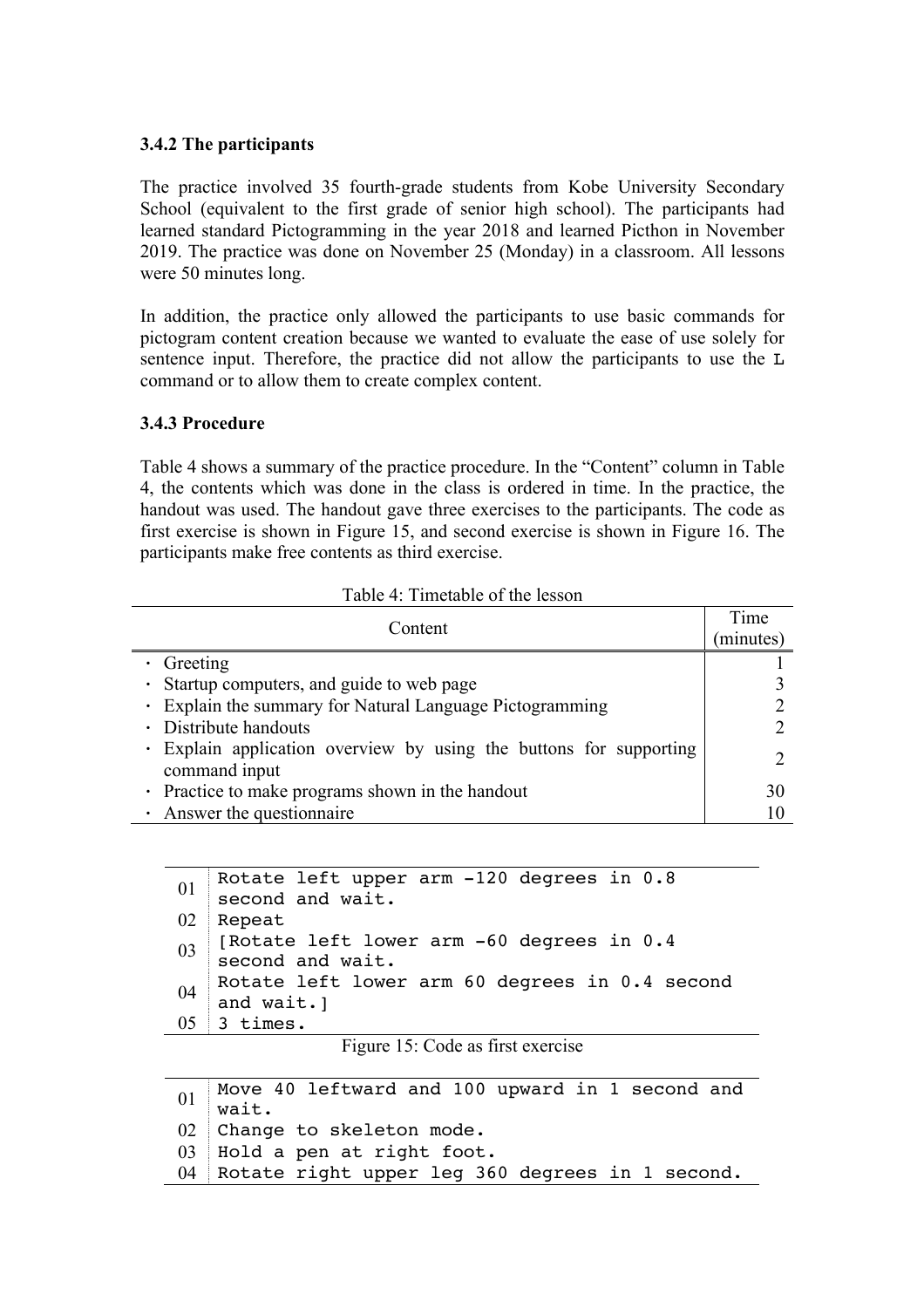#### Figure 16: Code as second exercise **3.5 Practice results and consideration**

This section presents the results from an analysis of the practice. The analysis was based on a questionnaire evaluation, observing the participants while they were creating, and data that were logged while participants were creating.

The questionnaire asked the participants about four things that are shown in Table 5. From question 1 to question 3, six options were offered. The options were: 6-very easy to use; 5-easy to use; 4-if anything, easy to use; 3-if anything, hard to use; 2-hard to use; and 1-very hard to use. In question 4, the format of the answer was open ended.

|   | Table 5: Content of the questionnaire                                                                                          |  |  |  |  |  |  |  |  |
|---|--------------------------------------------------------------------------------------------------------------------------------|--|--|--|--|--|--|--|--|
| # | Content                                                                                                                        |  |  |  |  |  |  |  |  |
|   | Please evaluate the usability of input by natural sentences, which was                                                         |  |  |  |  |  |  |  |  |
|   | implemented this time.                                                                                                         |  |  |  |  |  |  |  |  |
|   | 2   Please evaluate the usability of input by Picthon, which you used this month.                                              |  |  |  |  |  |  |  |  |
|   | Please evaluate the usability of input by words with a separator, which you used in                                            |  |  |  |  |  |  |  |  |
|   | the previous school year.                                                                                                      |  |  |  |  |  |  |  |  |
|   | Open ended: Input by natural sentences is available this time. Please describe your opinions and feelings about this function. |  |  |  |  |  |  |  |  |
|   |                                                                                                                                |  |  |  |  |  |  |  |  |

First, Table 6 shows the results of Q.1 to Q.3. The mean value for Natural Language Pictogramming is more than the mean value for standard Pictogramming, but it is less than the mean value for Picthon. Also, a T-test was done based on the null hypothesis that there was no difference between Natural Language Pictogramming and standard Pictogramming, but no significant difference was found ( $p = 0.3789$ ).

| Table 0. Results from $Q_i$ to $Q_i$ .       |  |  |    |    |              |   |       |           |
|----------------------------------------------|--|--|----|----|--------------|---|-------|-----------|
|                                              |  |  |    | 4  |              |   | mean  | <b>SD</b> |
| Q.1 (for Natural Language)<br>Pictogramming) |  |  | 12 | 10 | $\mathbf{r}$ | 6 | 4.200 | 1.106     |
| Q.2 (for Picthon)                            |  |  |    | 16 | 10           | b | 4.543 | 0.886     |
| Q.3 (for standard)<br>Pictogramming)         |  |  | ⇁  |    |              | 4 | 4.114 | .143      |

Table 6: Results from  $\Omega$  1 to  $\Omega$  3

Second, Figure 17 shows excerpts of answers to Q.4.

The results of the analysis based on the questionnaire evaluation, participant observation, and the data log is described below.

There were answers similar to A), B), and C), saying that they felt the input by English sentences was easy to understand because it did not use abbreviations, and everyone could create content even if they did not know the command format or the abbreviations for the command name. Then, even if the movement of the human pictogram differed from their thinking, there were many events that could be solved by discussion in the participants. The participants confirmed whether there is no error about the program grammar each other. The program grammar is English sentence, so confirmation was done easily. Therefore, it was thought that content creation was easier using input in natural sentences to a certain degree.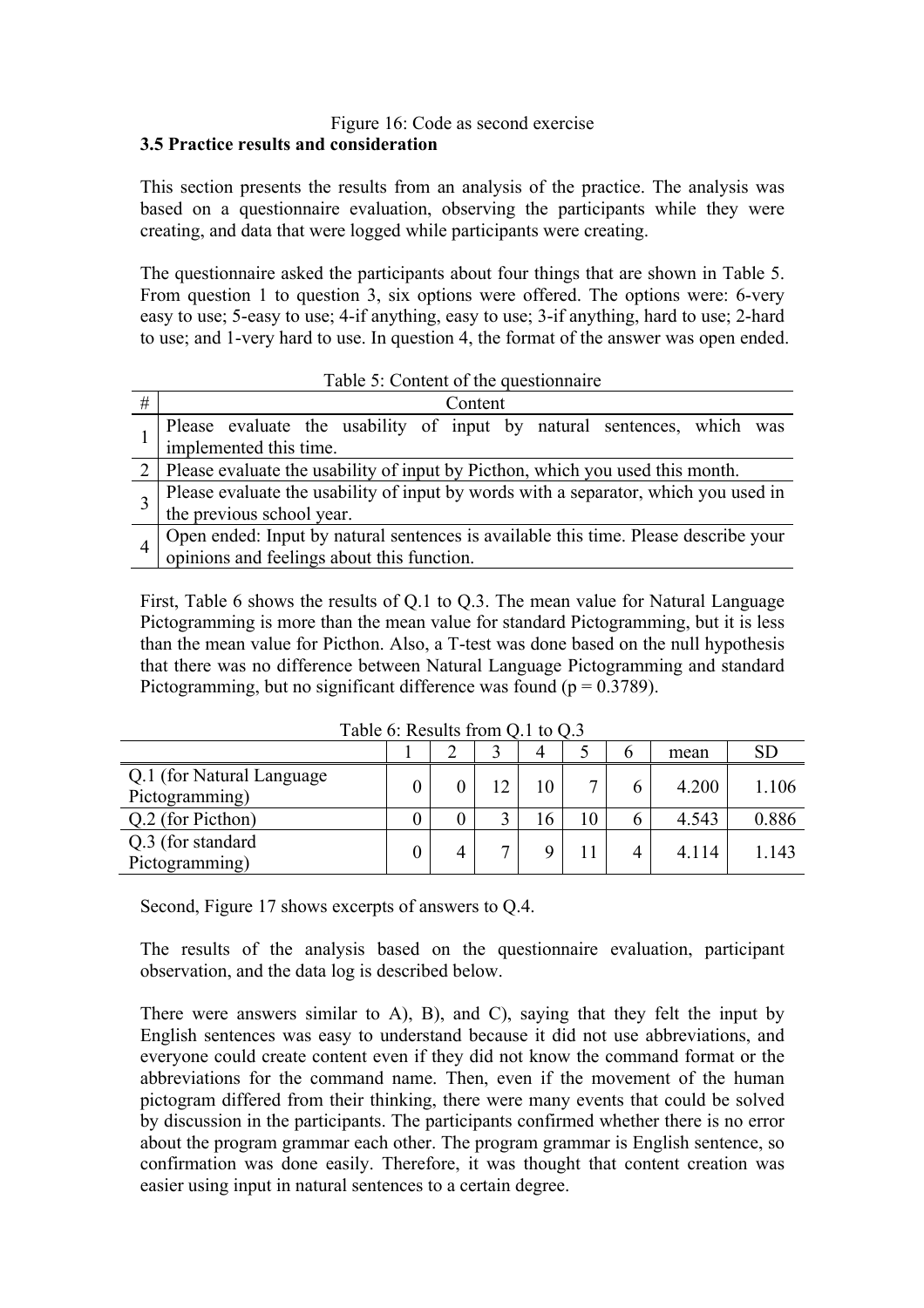There were answers such as D), saying that they felt that learning a programming language was important using natural sentence input. Therefore, using Natural Language Pictogramming before standard Pictogramming and Picthon may generate learning effectiveness.

On the other hand, there were answers such as E), F), and G), saying that Natural Language Pictogramming was troublesome because it required input in long sentences. In practice, there were many participants who were not used to typing English, so it seemed difficult for them to input using English.

- A) Thank you for teaching about official names. I did not know the meaning of the abbreviations. Natural Language Pictogramming was fun. It took a long time to read the content of the buttons, but it was easier to understand the meanings in Natural Language Pictogramming than in Picthon or standard Pictogramming. I was also able to learn English vocabulary.
- B) Natural Language Pictogramming is good because I can easily imagine the movement of a human pictogram. If I could get used to inputting English words, I think I could use it more easily.
- C) Natural Language Pictogramming is very easy to use. When I used Picthon before, I had to know about programming grammar. In Natural Language Pictogramming, I can input commands using only knowledge of English. In addition, I have the opportunity to learn English by using English sentences.
- D) When I used standard Pictogramming and Picthon, I had no idea of the significance of learning a programming language. However, it was difficult to input English, so I was able to learn about the importance of a programming language through Natural Language Pictogramming.
- E) The input method when I used Picthon was easier than this software.
- F) This lesson was difficult for me.
- G) The input using Picthon was easier than using English because English sentences are long and complicated. However, I thought programming in English was better for learning English words.

Figure 17: Excerpts of answers to Q.4

### **4. Conclusion**

In this study, we proposed Natural Language Pictogramming, which constructs codes from natural language for pictogram content creation. We reported on the evaluation of a practice session but analyzed it only from the viewpoint of usability. Therefore, we plan to conduct further practice sessions to compare Natural Language Pictogramming with standard Pictogramming and Picthon from the viewpoint of learning effects.